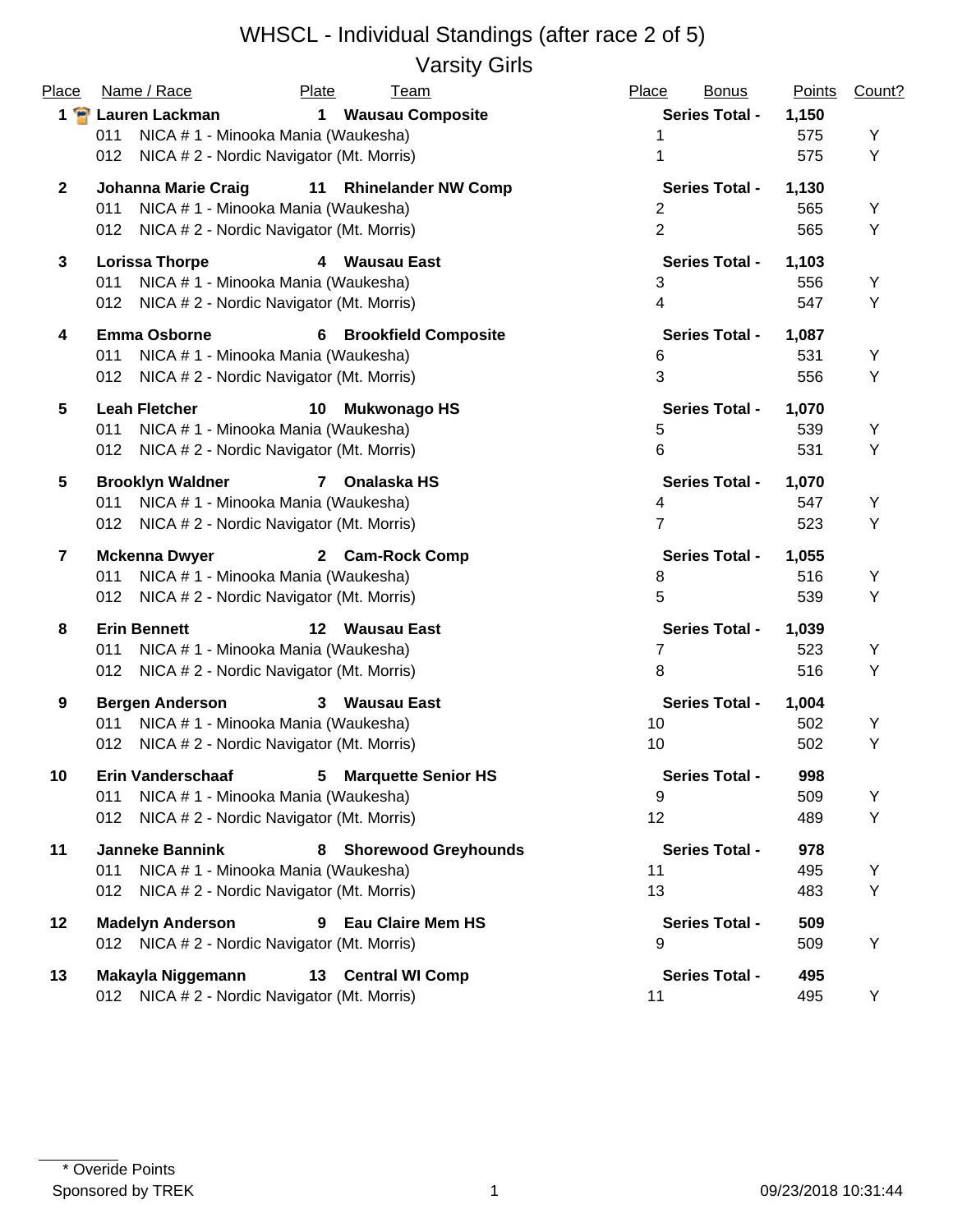## WHSCL - Individual Standings (after race 2 of 5) JV III Girls

| Place                   | Name / Race                                     | Plate | <u>Team</u>                | Place          | <b>Bonus</b>          | Points | Count? |
|-------------------------|-------------------------------------------------|-------|----------------------------|----------------|-----------------------|--------|--------|
| $1$ $\bullet$           | <b>Becca Somerville</b>                         |       | 113 Fall Creek HS          |                | <b>Series Total -</b> | 1,080  |        |
|                         | NICA # 1 - Minooka Mania (Waukesha)<br>011      |       |                            | 1              |                       | 540    | Υ      |
|                         | NICA # 2 - Nordic Navigator (Mt. Morris)<br>012 |       |                            | 1              |                       | 540    | Υ      |
| $\mathbf{2}$            | <b>Kylie Krayer</b>                             |       | 108 Sauk Prairie HS        |                | <b>Series Total -</b> | 1,060  |        |
|                         | NICA # 1 - Minooka Mania (Waukesha)<br>011      |       |                            | $\overline{2}$ |                       | 530    | Υ      |
|                         | NICA # 2 - Nordic Navigator (Mt. Morris)<br>012 |       |                            | $\overline{2}$ |                       | 530    | Υ      |
| $\mathbf{3}$            | <b>Alexis Brooks</b>                            |       | 110 Westosha Comp          |                | <b>Series Total -</b> | 1,033  |        |
|                         | NICA # 1 - Minooka Mania (Waukesha)<br>011      |       |                            | 4              |                       | 512    | Υ      |
|                         | NICA # 2 - Nordic Navigator (Mt. Morris)<br>012 |       |                            | $\mathbf{3}$   |                       | 521    | Υ      |
| 4                       | <b>Abbey Dahlseng</b>                           |       | 116 SPASH                  |                | <b>Series Total -</b> | 1,008  |        |
|                         | NICA # 1 - Minooka Mania (Waukesha)<br>011      |       |                            | 5              |                       | 504    | Υ      |
|                         | NICA # 2 - Nordic Navigator (Mt. Morris)<br>012 |       |                            | $\overline{5}$ |                       | 504    | Υ      |
| 4                       | Nia Gengler                                     |       | 103 Independent Racers     |                | <b>Series Total -</b> | 1,008  |        |
|                         | NICA # 1 - Minooka Mania (Waukesha)<br>011      |       |                            | 6              |                       | 496    | Υ      |
|                         | NICA # 2 - Nordic Navigator (Mt. Morris)<br>012 |       |                            | $\overline{4}$ |                       | 512    | Y      |
| 6                       | <b>Jacey Johnson</b>                            | 111   | <b>Marquette Senior HS</b> |                | <b>Series Total -</b> | 981    |        |
|                         | NICA # 1 - Minooka Mania (Waukesha)<br>011      |       |                            | $\mathbf{3}$   |                       | 521    | Υ      |
|                         | 012 NICA # 2 - Nordic Navigator (Mt. Morris)    |       |                            | 11             |                       | 460    | Υ      |
| $\overline{\mathbf{r}}$ | <b>Alexis Pyrchalla</b>                         | 120   | <b>Rhinelander HS</b>      |                | <b>Series Total -</b> | 970    |        |
|                         | NICA # 1 - Minooka Mania (Waukesha)<br>011      |       |                            | 9              |                       | 474    | Υ      |
|                         | NICA # 2 - Nordic Navigator (Mt. Morris)<br>012 |       |                            | 6              |                       | 496    | Υ      |
| 8                       | <b>Emma Hjelle</b>                              | 122   | <b>Rhinelander HS</b>      |                | <b>Series Total -</b> | 969    |        |
|                         | NICA # 1 - Minooka Mania (Waukesha)<br>011      |       |                            | 8              |                       | 481    | Y      |
|                         | NICA # 2 - Nordic Navigator (Mt. Morris)<br>012 |       |                            | 7              |                       | 488    | Υ      |
| 8                       | <b>Natalie Emerson</b>                          | 109   | SPASH                      |                | <b>Series Total -</b> | 969    |        |
|                         | NICA # 1 - Minooka Mania (Waukesha)<br>011      |       |                            | 7              |                       | 488    | Y      |
|                         | NICA # 2 - Nordic Navigator (Mt. Morris)<br>012 |       |                            | 8              |                       | 481    | Υ      |
| 10                      | <b>Ava Shively</b>                              |       | 106 LaCrosse Central HS    |                | <b>Series Total -</b> | 934    |        |
|                         | NICA # 1 - Minooka Mania (Waukesha)<br>011      |       |                            | 10             |                       | 467    | Υ      |
|                         | NICA # 2 - Nordic Navigator (Mt. Morris)<br>012 |       |                            | 10             |                       | 467    | Υ      |
| 10                      | <b>Josalin Kumm</b>                             |       | 115 Central WI Comp        |                | <b>Series Total -</b> | 934    |        |
|                         | NICA # 1 - Minooka Mania (Waukesha)<br>011      |       |                            | 11             |                       | 460    | Υ      |
|                         | NICA # 2 - Nordic Navigator (Mt. Morris)<br>012 |       |                            | 9              |                       | 474    | Υ      |
| $12 \,$                 | <b>Avery Luebke</b>                             |       | 112 Holmen HS              |                | <b>Series Total -</b> | 902    |        |
|                         | NICA # 1 - Minooka Mania (Waukesha)<br>011      |       |                            | 12             |                       | 454    | Υ      |
|                         | NICA # 2 - Nordic Navigator (Mt. Morris)<br>012 |       |                            | 13             |                       | 448    | Υ      |
| 12                      | <b>Mia Scarlato</b>                             |       | 117 Westosha Comp NPier    |                | <b>Series Total -</b> | 902    |        |
|                         | 011<br>NICA # 1 - Minooka Mania (Waukesha)      |       |                            | 13             |                       | 448    | Υ      |
|                         | NICA # 2 - Nordic Navigator (Mt. Morris)<br>012 |       |                            | 12             |                       | 454    | Υ      |
| 14                      | <b>Diana Flores</b>                             | 121   | <b>MKE MTB Composite</b>   |                | <b>Series Total -</b> | 884    |        |
|                         | 011<br>NICA # 1 - Minooka Mania (Waukesha)      |       |                            | 14             |                       | 442    | Y      |
|                         | NICA # 2 - Nordic Navigator (Mt. Morris)<br>012 |       |                            | 14             |                       | 442    | Y      |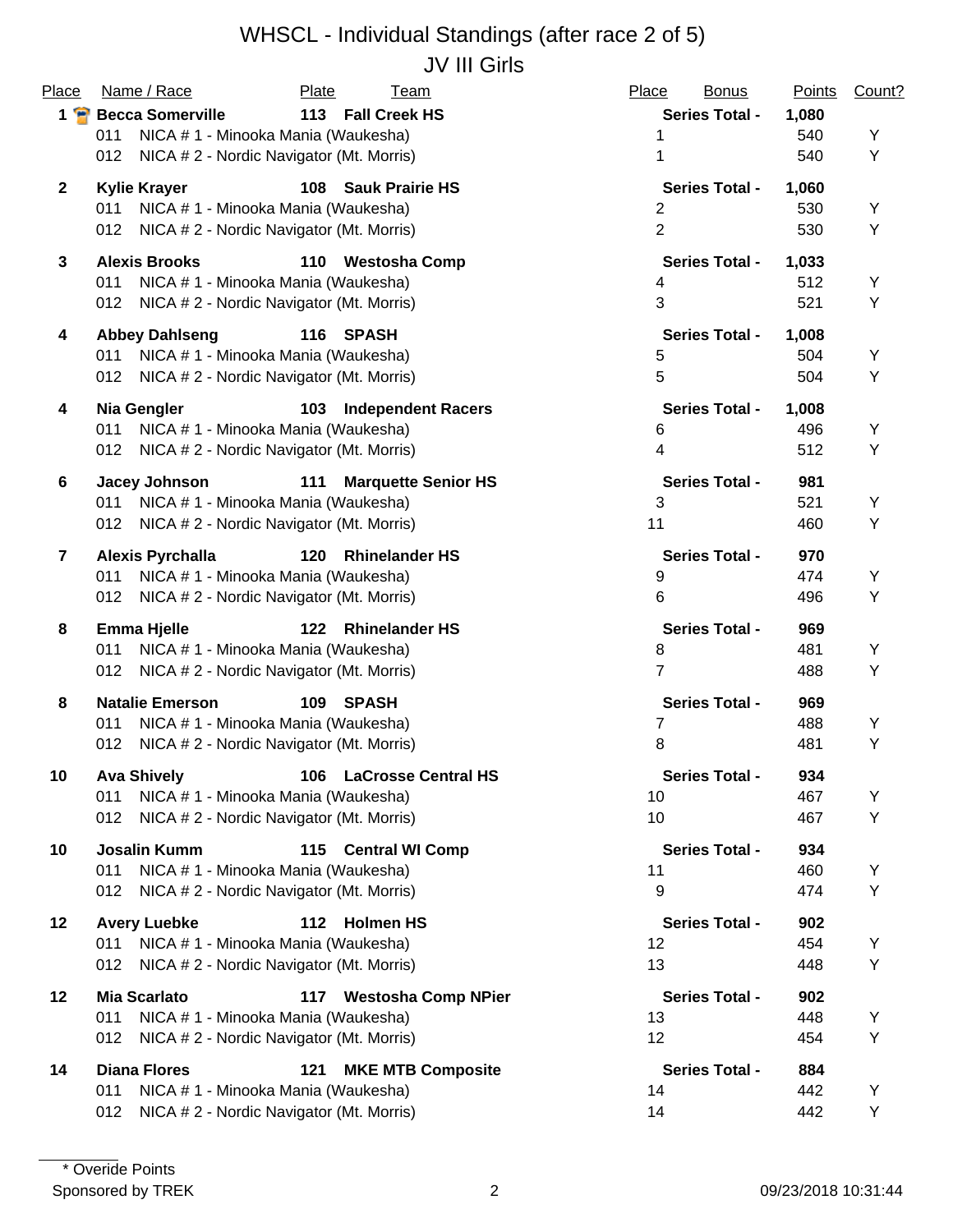# WHSCL - Individual Standings (after race 2 of 5) JV III Girls

| Place | Name / Race                                | Plate<br>leam           | Place | <b>Bonus</b>          | Points | Count? |
|-------|--------------------------------------------|-------------------------|-------|-----------------------|--------|--------|
| 15    | Sarah Vielhaber                            | 123 La Crosse Composite |       | <b>Series Total -</b> | 436    |        |
|       | 011<br>NICA # 1 - Minooka Mania (Waukesha) |                         |       |                       | 436    |        |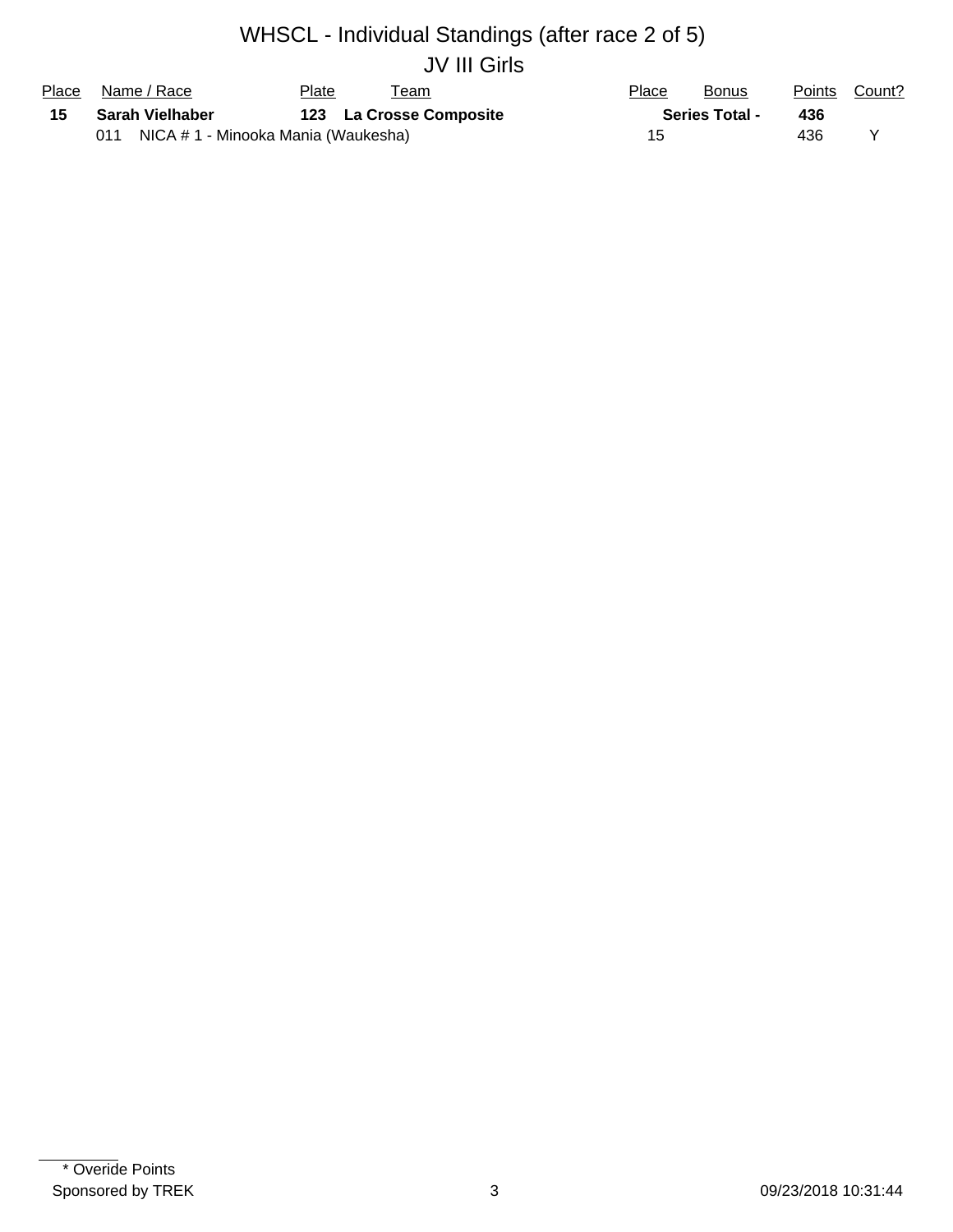## WHSCL - Individual Standings (after race 2 of 5) JV II Girls

| Place          | Name / Race                                     | <b>Plate</b><br><u>Team</u>       | Place<br><b>Bonus</b> | Points<br>Count? |
|----------------|-------------------------------------------------|-----------------------------------|-----------------------|------------------|
| $1$ $\bullet$  | <b>Ethel Karinen</b>                            | 422 906 Adventure Comp            | <b>Series Total -</b> | 1,000            |
|                | NICA # 1 - Minooka Mania (Waukesha)<br>011      |                                   | 1                     | 500<br>Υ         |
|                | 012<br>NICA # 2 - Nordic Navigator (Mt. Morris) |                                   | 1                     | 500<br>Υ         |
| $\mathbf{2}$   | Paula Urban                                     | 407 Westosha Comp IL              | <b>Series Total -</b> | 980              |
|                | NICA # 1 - Minooka Mania (Waukesha)<br>011      |                                   | 2                     | 490<br>Y         |
|                | NICA # 2 - Nordic Navigator (Mt. Morris)<br>012 |                                   | $\overline{2}$        | Υ<br>490         |
| $\mathbf{3}$   | <b>Megan Seiler</b>                             | 403 Mukwonago HS                  | <b>Series Total -</b> | 962              |
|                | NICA # 1 - Minooka Mania (Waukesha)<br>011      |                                   | 3                     | 481<br>Y         |
|                | 012 NICA # 2 - Nordic Navigator (Mt. Morris)    |                                   | 3                     | Υ<br>481         |
| 4              | <b>Abby Gowan</b>                               | 406 Cambridge HS                  | <b>Series Total -</b> | 920              |
|                | 011 NICA # 1 - Minooka Mania (Waukesha)         |                                   | 6                     | 456<br>Y         |
|                | 012 NICA # 2 - Nordic Navigator (Mt. Morris)    |                                   | 5                     | Υ<br>464         |
| 5              | <b>Gwyneth Lowry</b>                            | 413 Rhinelander HS                | <b>Series Total -</b> | 913              |
|                | 011 NICA # 1 - Minooka Mania (Waukesha)         |                                   | 8                     | Υ<br>441         |
|                | NICA # 2 - Nordic Navigator (Mt. Morris)<br>012 |                                   | $\overline{4}$        | Υ<br>472         |
| 6              | <b>Grace Dorsey</b>                             | 421 Rhinelander NW Comp           | <b>Series Total -</b> | 896              |
|                | NICA # 1 - Minooka Mania (Waukesha)<br>011      |                                   | $\overline{7}$        | 448<br>Y         |
|                | NICA # 2 - Nordic Navigator (Mt. Morris)<br>012 |                                   | $\overline{7}$        | Υ<br>448         |
| $\overline{7}$ | Lexi Jorgensen                                  | 420<br><b>Mukwonago HS</b>        | <b>Series Total -</b> | 855              |
|                | NICA # 1 - Minooka Mania (Waukesha)<br>011      |                                   | 12                    | 414<br>Υ         |
|                | NICA # 2 - Nordic Navigator (Mt. Morris)<br>012 |                                   | $\,8\,$               | Υ<br>441         |
| 8              | <b>Katelyn Vaskovsky</b>                        | 426 Westosha Comp IL              | <b>Series Total -</b> | 854              |
|                | NICA # 1 - Minooka Mania (Waukesha)<br>011      |                                   | 11                    | 420<br>Υ         |
|                | 012 NICA # 2 - Nordic Navigator (Mt. Morris)    |                                   | $\boldsymbol{9}$      | Υ<br>434         |
| 9              | <b>Kritika Gupta</b>                            | 424 Washington Cty Comp           | <b>Series Total -</b> | 828              |
|                | NICA # 1 - Minooka Mania (Waukesha)<br>011      |                                   | 13                    | 408<br>Y         |
|                | NICA # 2 - Nordic Navigator (Mt. Morris)<br>012 |                                   | 11                    | Υ<br>420         |
| 10             | <b>Annie Purisch</b>                            | 410 Lake Mills HS                 | <b>Series Total -</b> | 816              |
|                | NICA # 1 - Minooka Mania (Waukesha)<br>011      |                                   | 14                    | 402<br>Y         |
|                | NICA # 2 - Nordic Navigator (Mt. Morris)<br>012 |                                   | 12 <sup>°</sup>       | 414<br>Y         |
| 11             | <b>Kilyn Brabant</b>                            | 425 Green Bay Composite           | <b>Series Total -</b> | 472              |
|                | 011 NICA # 1 - Minooka Mania (Waukesha)         |                                   | 4                     | 472<br>Υ         |
| 12             | <b>Miette Gosse</b>                             | 402 Fall Creek Comp               | <b>Series Total -</b> | 464              |
|                | 011 NICA #1 - Minooka Mania (Waukesha)          |                                   | 5                     | Υ<br>464         |
| 13             | Zoe Neudorfer                                   | 414 Shorewood Greyhounds          | <b>Series Total -</b> | 456              |
|                | 012 NICA # 2 - Nordic Navigator (Mt. Morris)    |                                   | 6                     | 456<br>Y         |
| 14             | <b>Madesen Van Order</b>                        | 412 Rhinelander HS                | <b>Series Total -</b> | 434              |
|                | 011 NICA # 1 - Minooka Mania (Waukesha)         |                                   | 9                     | 434<br>Υ         |
| 15             | <b>Stella Mireles</b>                           | 405<br><b>MKE/Northshore Comp</b> | <b>Series Total -</b> | 427              |
|                | NICA # 1 - Minooka Mania (Waukesha)<br>011      |                                   | 10                    | 427<br>Y         |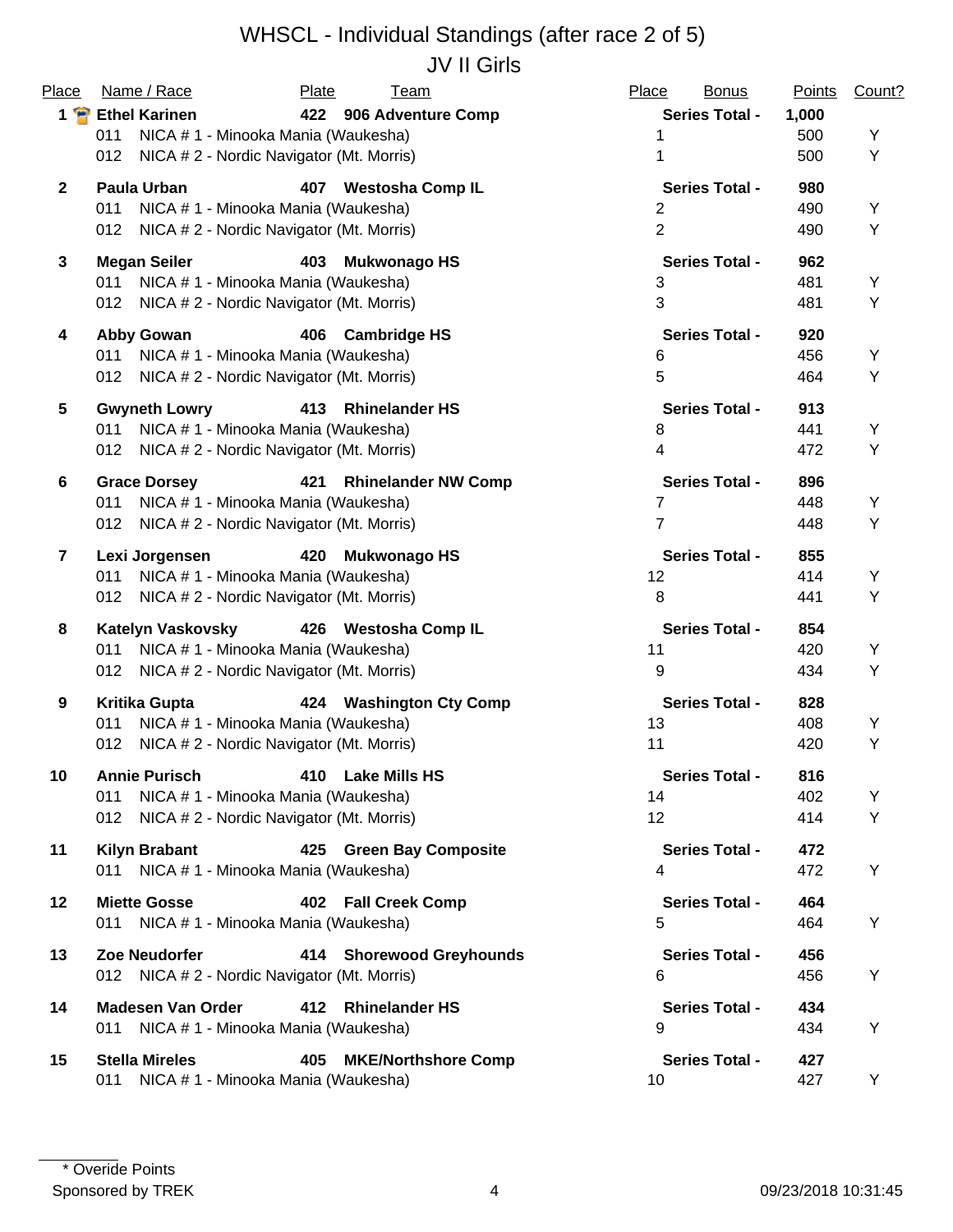## WHSCL - Individual Standings (after race 2 of 5) JV II Girls

| Place | Name / Race                                     | Plate | Team                        | Place | <b>Bonus</b>          | Points | Count? |
|-------|-------------------------------------------------|-------|-----------------------------|-------|-----------------------|--------|--------|
| 15    | Jaden Olski                                     | 427   | <b>Rhinelander HS</b>       |       | <b>Series Total -</b> | 427    |        |
|       | NICA # 2 - Nordic Navigator (Mt. Morris)<br>012 |       |                             | 10    |                       | 427    | Y      |
| 17    | <b>Emily Willis</b>                             | 428   | <b>Pewaukee MTB</b>         |       | <b>Series Total -</b> | 408    |        |
|       | NICA # 2 - Nordic Navigator (Mt. Morris)<br>012 |       |                             | 13    |                       | 408    | Y      |
| 18    | Kensa Koeppen                                   | 423   | <b>Fox Valley Composite</b> |       | <b>Series Total -</b> | 402    |        |
|       | NICA # 2 - Nordic Navigator (Mt. Morris)<br>012 |       |                             | 14    |                       | 402    | Y      |
| 19    | <b>Isabelle Yuskis</b>                          | 409   | <b>Pewaukee MTB</b>         |       | <b>Series Total -</b> | 396    |        |
|       | NICA # 1 - Minooka Mania (Waukesha)<br>011      |       |                             | 15    |                       | 396    | ∨      |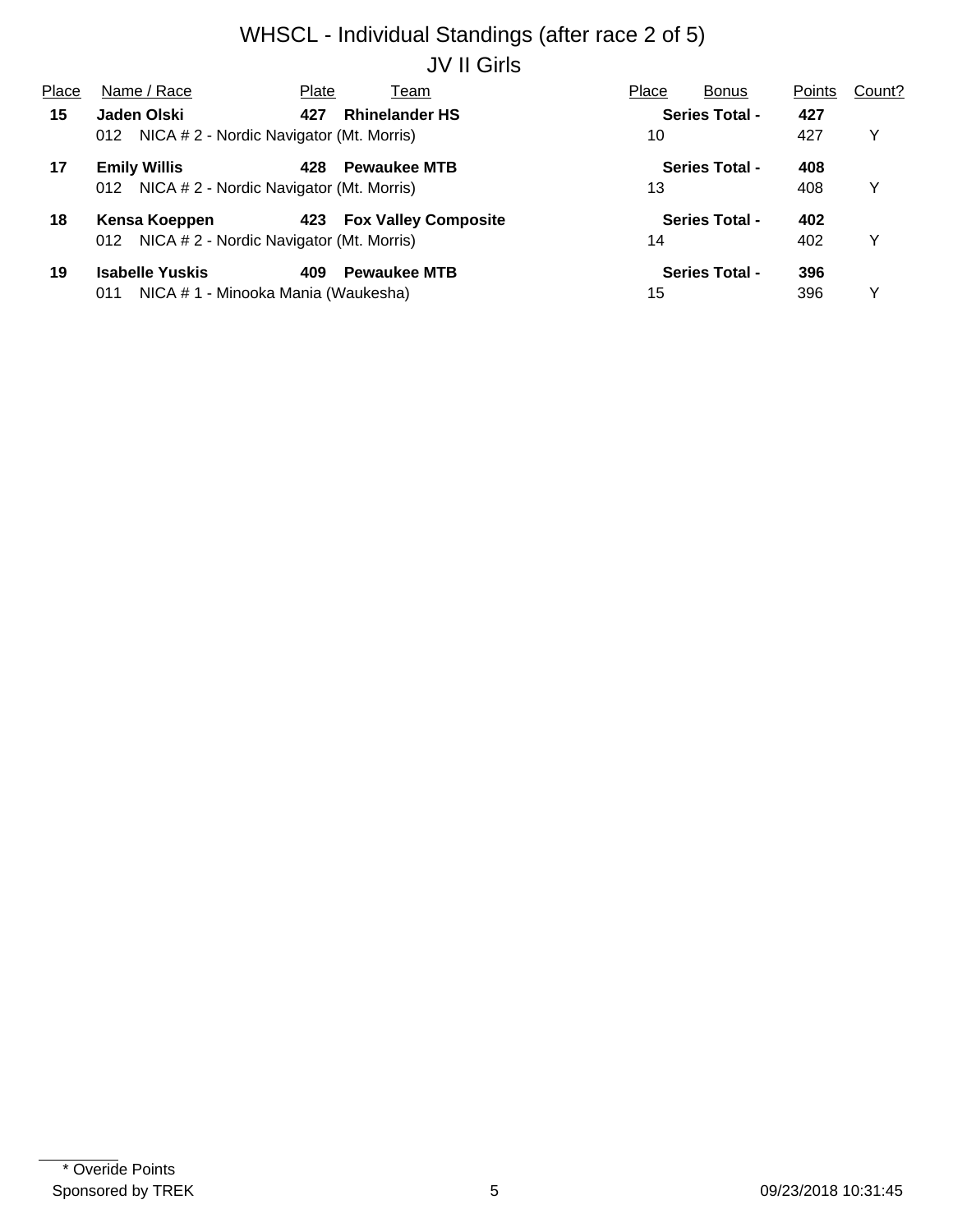#### WHSCL - Individual Standings (after race 2 of 5) Frosh Girls

| <b>Place</b>            | Name / Race                                     | Plate<br><b>Team</b>              | Place<br><b>Bonus</b> | <b>Points</b> | Count? |
|-------------------------|-------------------------------------------------|-----------------------------------|-----------------------|---------------|--------|
| $1$ $\bullet$           | <b>Megan Lester</b>                             | 702 Rhinelander NW Comp           | <b>Series Total -</b> | 990           |        |
|                         | NICA # 1 - Minooka Mania (Waukesha)<br>011      |                                   | $\overline{2}$        | 490           | Y      |
|                         | NICA # 2 - Nordic Navigator (Mt. Morris)<br>012 |                                   | 1                     | 500           | Υ      |
| $\mathbf{2}$            | <b>Josie Andre</b>                              | 732<br><b>Independent Racers</b>  | <b>Series Total -</b> | 981           |        |
|                         | NICA # 1 - Minooka Mania (Waukesha)<br>011      |                                   | 1                     | 500           | Υ      |
|                         | 012 NICA # 2 - Nordic Navigator (Mt. Morris)    |                                   | 3                     | 481           | Υ      |
| $\mathbf{3}$            | <b>Katie Kopp</b>                               | 701<br><b>Fall Creek Comp</b>     | <b>Series Total -</b> | 954           |        |
|                         | NICA # 1 - Minooka Mania (Waukesha)<br>011      |                                   | 5                     | 464           | Y      |
|                         | 012 NICA # 2 - Nordic Navigator (Mt. Morris)    |                                   | $\overline{2}$        | 490           | Υ      |
| 4                       | <b>Sage Flory</b>                               | 716<br><b>Rhinelander HS</b>      | <b>Series Total -</b> | 953           |        |
|                         | NICA # 1 - Minooka Mania (Waukesha)<br>011      |                                   | $\mathbf{3}$          | 481           | Υ      |
|                         | NICA # 2 - Nordic Navigator (Mt. Morris)<br>012 |                                   | 4                     | 472           | Υ      |
| 5                       | <b>Gracelyn Smith</b>                           | 714 Lake Mills HS                 | <b>Series Total -</b> | 920           |        |
|                         | NICA # 1 - Minooka Mania (Waukesha)<br>011      |                                   | 6                     | 456           | Υ      |
|                         | NICA # 2 - Nordic Navigator (Mt. Morris)<br>012 |                                   | 5                     | 464           | Υ      |
| 6                       | <b>Sylvie Panofsky</b>                          | 726<br><b>Madison East HS</b>     | <b>Series Total -</b> | 883           |        |
|                         | NICA # 1 - Minooka Mania (Waukesha)<br>011      |                                   | 10                    | 427           | Υ      |
|                         | NICA # 2 - Nordic Navigator (Mt. Morris)<br>012 |                                   | 6                     | 456           | Υ      |
| $\overline{7}$          | <b>Caitlyn Uimari</b>                           | 704<br><b>Marquette Senior HS</b> | <b>Series Total -</b> | 882           |        |
|                         | NICA # 1 - Minooka Mania (Waukesha)<br>011      |                                   | 8                     | 441           | Υ      |
|                         | 012 NICA # 2 - Nordic Navigator (Mt. Morris)    |                                   | 8                     | 441           | Υ      |
| $\overline{\mathbf{7}}$ | <b>Juliette Kimmes</b>                          | 705<br><b>Marquette Senior HS</b> | <b>Series Total -</b> | 882           |        |
|                         | NICA # 1 - Minooka Mania (Waukesha)<br>011      |                                   | $\boldsymbol{9}$      | 434           | Υ      |
|                         | NICA # 2 - Nordic Navigator (Mt. Morris)<br>012 |                                   | $\overline{7}$        | 448           | Y      |
| 9                       | <b>Emma Kinnamon</b>                            | 703 Sauk Prairie HS               | <b>Series Total -</b> | 875           |        |
|                         | NICA # 1 - Minooka Mania (Waukesha)<br>011      |                                   | $\overline{7}$        | 448           | Υ      |
|                         | NICA # 2 - Nordic Navigator (Mt. Morris)<br>012 |                                   | 10                    | 427           | Υ      |
| 10                      | <b>Helena Maki</b>                              | 706<br><b>Hayward HS</b>          | Series Total -        | 848           |        |
|                         | 011<br>NICA # 1 - Minooka Mania (Waukesha)      |                                   | 12                    | 414           | Υ      |
|                         | 012<br>NICA # 2 - Nordic Navigator (Mt. Morris) |                                   | 9                     | 434           | Υ      |
| 11                      | <b>Samantha Brooks</b>                          | <b>Westosha Comp</b><br>711       | <b>Series Total -</b> | 828           |        |
|                         | NICA #1 - Minooka Mania (Waukesha)<br>011       |                                   | 13                    | 408           | Y      |
|                         | NICA # 2 - Nordic Navigator (Mt. Morris)<br>012 |                                   | 11                    | 420           | Υ      |
| 11                      | <b>Lily Blaszczak</b>                           | 724 Central WI Comp               | <b>Series Total -</b> | 828           |        |
|                         | NICA # 1 - Minooka Mania (Waukesha)<br>011      |                                   | 11                    | 420           | Υ      |
|                         | NICA # 2 - Nordic Navigator (Mt. Morris)<br>012 |                                   | 13                    | 408           | Υ      |
| 13                      | <b>Erin Hong</b>                                | 723 Ozaukee Composite             | <b>Series Total -</b> | 810           |        |
|                         | NICA # 1 - Minooka Mania (Waukesha)<br>011      |                                   | 15                    | 396           | Υ      |
|                         | NICA # 2 - Nordic Navigator (Mt. Morris)<br>012 |                                   | 12                    | 414           | Υ      |
| 14                      | <b>Genevieve Dockry</b>                         | <b>Madison West HS</b><br>717     | <b>Series Total -</b> | 787           |        |
|                         | NICA # 1 - Minooka Mania (Waukesha)<br>011      |                                   | 17                    | 385           | Υ      |
|                         | NICA # 2 - Nordic Navigator (Mt. Morris)<br>012 |                                   | 14                    | 402           | Υ      |